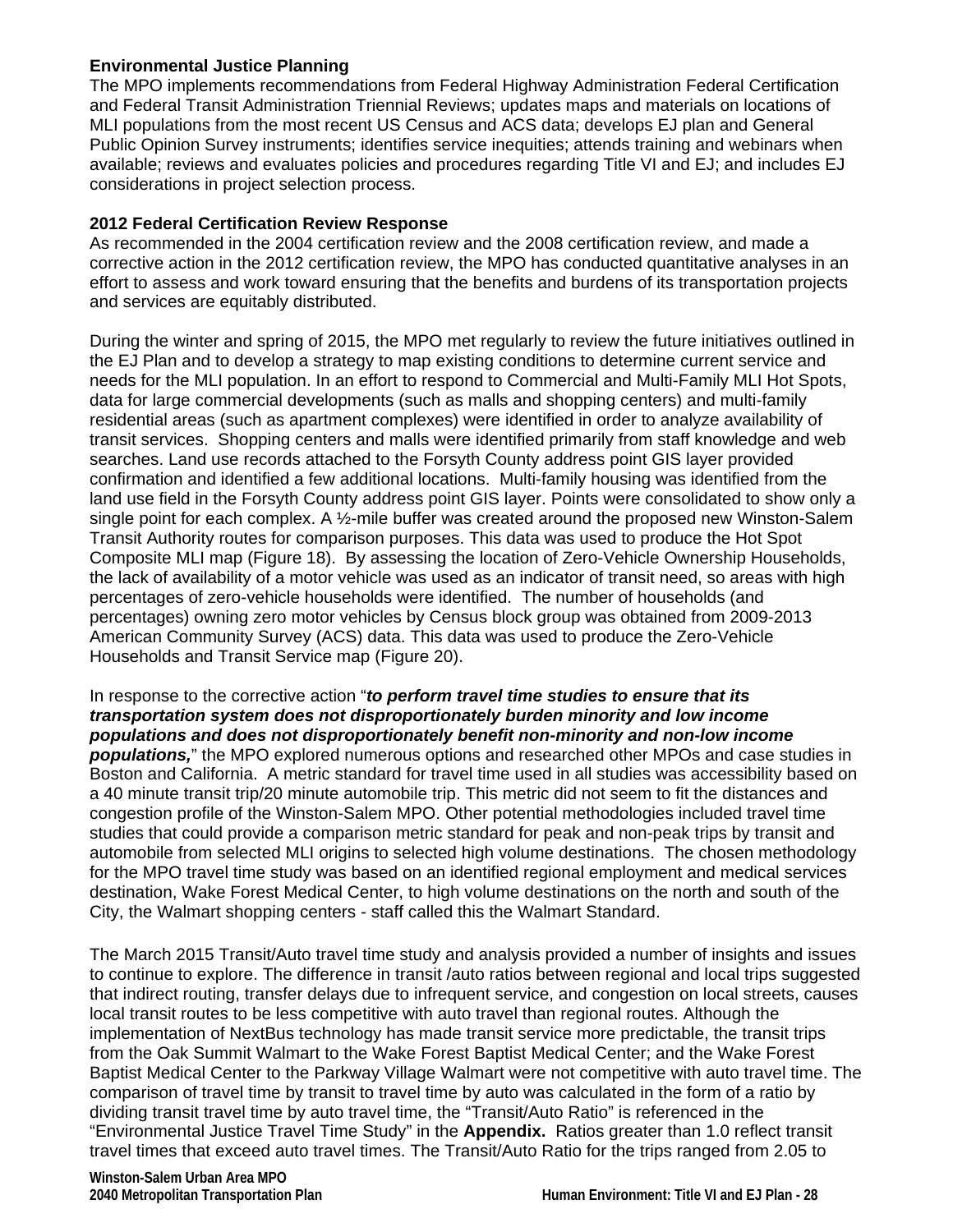3.06 to the north, to 6.46 to 10.31 to the south. Direct routing, frequent service, improved transfer options, and street-level speed enhancements for transit would all contribute to making transit a viable competitor to the automobile.

Other discussion items included the desire and difficulty of producing a system-wide map that would graphically identify trip times (perhaps by mode) and to determine if there are discernable inequities for major destinations such as the hospital or key shopping areas. Although the MPO has begun to conduct quantitative analyses, there are further questions and avenues to pursue as outlined in the **Future Initiatives** section.

## **Service Equity**

The MPO's analytical process for assessing service equity for EJ populations is currently included in the project selection process by adding an EJ category to the project ranking table and to the MTP Street and Highway Table. Also, the evaluation criteria for CMAQ funds now includes an EJ component. Future initiatives include gather more data on infrastructure and per capita expenditures by MLI populations. Additionally, the MPO considers EJ issues in analyzing the following to determine service equity based on two categories:

### **Maintenance**

Pavement Management System Street, sidewalk, and lighting repair Safety Program improvements Percent deficient sidewalk

### **New Service**

Bond project selection process Highway vs public transit capital cost Percent sidewalk in MLI Annual Capital Improvement Program

### **Transit Planning**

In order to comply with the requirements for obtaining Federal Transit Authority (FTA) "Capital and Operating Assistance", the Winston-Salem Transit Authority (WSTA) performs an annual Title VI Assessment. The objectives included in the Title VI Assessment cover goals of service equity, access mobility, public participation, and corrective actions to prevent discriminatory treatment all without regard to race, color, or national origin. WSTA also undergoes a triennial FTA Certification review. This certification review includes the necessity for WSTA to comply with Title VI and EJ regulations.

WSTA monitors its service equity and quality by using a number of measures identified in its Title VI Assessment. These measures include Load Factors, Vehicle Assignment Records, a Travel Time Matrix, and an overview of the Fixed Route System. Most of these measures identify which routes are minority and non-minority. The assessment also identifies other benefits that accommodate specific minority groups. An outgrowth of the Environmental Justice Travel Time Study was the full evaluation of the conditions on the two transit study routes which led to the implementation of bus stop and shelter improvements along existing Routes 10 and 13 (future Routes 7 and 3). The planning and recommendations including the EJ and ADA evaluation for the transit improvements is in the **Appendix**.

In March 2008, the MPO completed and adopted the Winston-Salem Urban Area Human Services Transportation Plan. The objective of this plan is to evaluate gaps on service for elderly citizens, persons with disabilities, and low income populations and find ways to provide greater access to transportation services. The plan identifies the disabled, elderly, and low income populations within the MPO and it used an extensive public involvement process to develop guiding principles, strategies, and recommendations for funding and coordinating transportation services. A full update of the Human Services Transportation Plan along with a community transportation survey to reach MLI, elderly and disabled populations will be undertaken in 2016 to implement MAP-21 guidance.

## **7.1.6 Public Involvement**

### **Public Participation Policy**

Public participation for all transportation processes is based on the Winston-Salem Urban Area MPO's Public Participation Policy (PPP) that was revised and adopted March 2014. The revised PPP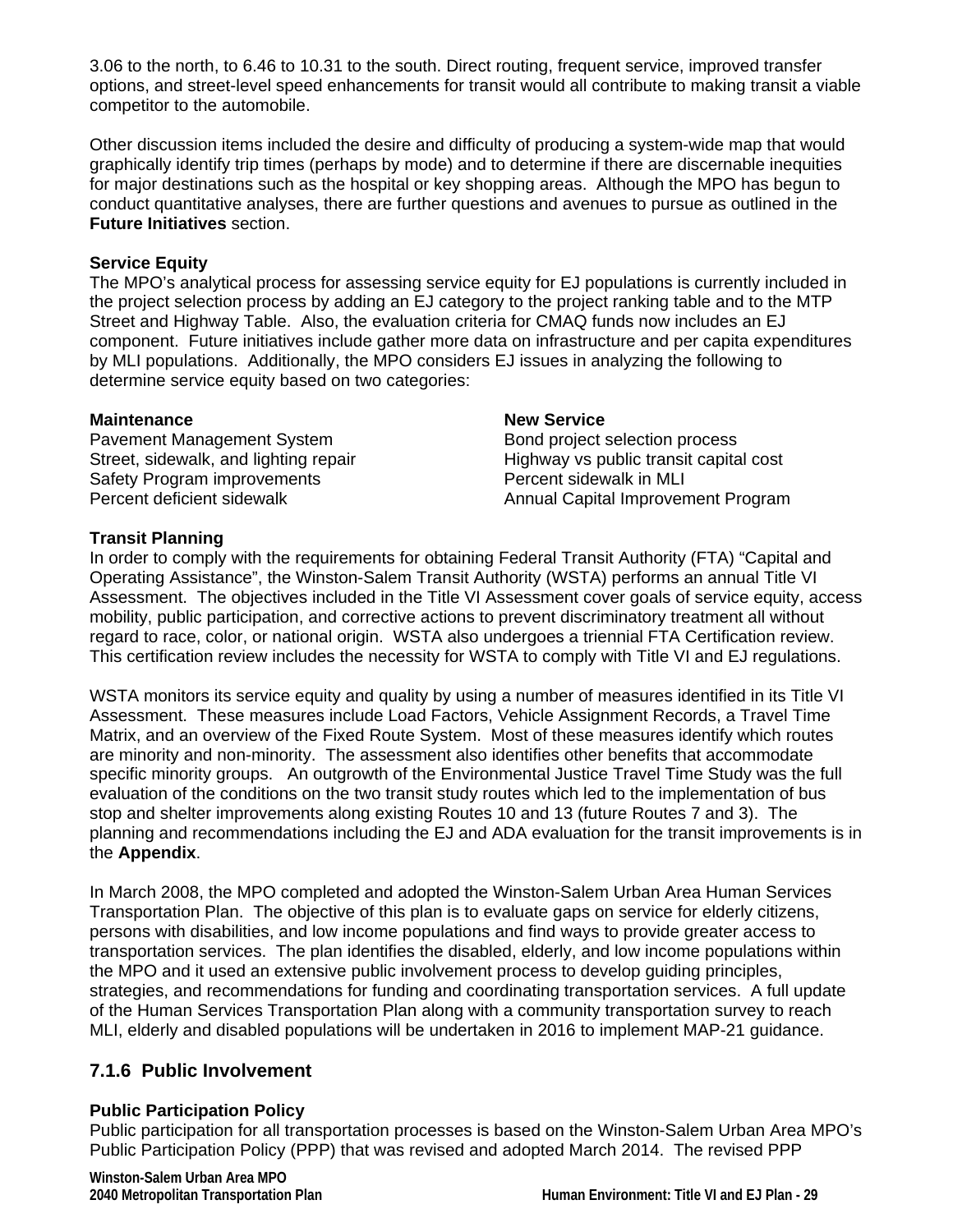includes direct references to the Program of Projects for transit providers, increases the public review period for the PPP from 30 to 45 days, updates Federal, State and other requirements for public involvement, specifically addresses Limited English Proficiency (LEP) populations and references the LEP Plan adopted by the MPO in March 2014, and reorganizes and removes the former "three tier" hierarchy of public involvement in favor of the following:

- a. **General Guidelines** covering all public involvement activities.
- b. **Strategy and Policy Toolkit** providing strategic ideas for improving our public participation methods. The toolkit ideas are not mandatory, but provide guidance for additional outreach especially for Minority and Low Income and/or LEP populations.
- c. **Implementation Guidelines** providing specific requirements for public processes, including detailed requirements for each of the major plans regularly produced by the MPO.

The goals and objectives of the Public Participation Policy include:

- 1. Bring a broad cross‐section of the public into the policy and planning decision‐making process.
- 2. Make special efforts to increase the involvement by groups of people who do not generally participate, particularly low-income and minority populations.
- 3. Provide opportunities to participate in developing the plans and programs for their communities.
- 4. Make information on government activities widely available to the public.
- 5. Maximize the use of communications technology to facilitate the exchange of information, including the MPO web site and other electronically accessible formats (CDs, e‐mail, etc.).
- 6. Ensure that technical information is available in an understandable form and all segments of the population are afforded access to this information.

**Targeted Strategies** ‐ Where a Public Participation Policy strategy is intended to help reach minority or low‐income communities, it is marked with this symbol in the document*:* 

During the adoption of transportation plans, policies and programs, the MPO will ensure fair and full participation in the transportation planning process by all citizens who may be potentially affected and be consistent with the Environmental Justice Executive Order guidance from the Federal Highway Administration (FHWA) and Federal Transit Administration (FTA). The MPO will identify low‐income and minority populations by traffic analysis zones or by census tracts, so the effects or burdens of transportation programs and on these groups can be reviewed and addressed to ensure transportation programs are distributed throughout the planning area fairly. Public outreach to low‐ income and minority populations will be made by maintaining a distribution mailing list of community organizations and leaders, inviting them to public meetings or workshops and speaking at community meetings. Public notices for adoption of new or major updates to the MTP or MTIP will be placed in newspapers and media outlets to reach low‐income, minority and Spanish speaking communities. To assure adequate participation of these groups, the MPO shall use tools such as advisory boards whose members represent low-income or minority groups, target mailing list, workshops, and public notices in minority or low‐income targeted media outlets. The MPO shall also make a special effort to seek out and consider the needs of individuals or communities with low income, low-literacy or limited English proficiency by engaging faith‐based groups, going door‐to‐door in communities, and making translation services available for meetings without requiring a request, and advertise them publicly.

Special accommodations for MLI populations in the public participation process and project impact analysis shall be conducted on a project-by-project case by the project manager, whether it be MPO staff, NCDOT, or a consultant. The project manager shall use this EJ plan as a reference and guide for complying with the MPO's policy.

### **Transportation Survey**

In 2007, the WSDOT conducted a Transportation Services Survey to identify the needs of MLI populations in the MPO area by various methods. The MPO has used the information gathered from the survey to prioritize issues and needs for the MLI population. The MPO will undertake a new set of surveys during 2016, in conjunction with the update of the Human Services Coordination Plan, to identify a wider range of MLI, ADA and transit dependent and elderly population needs.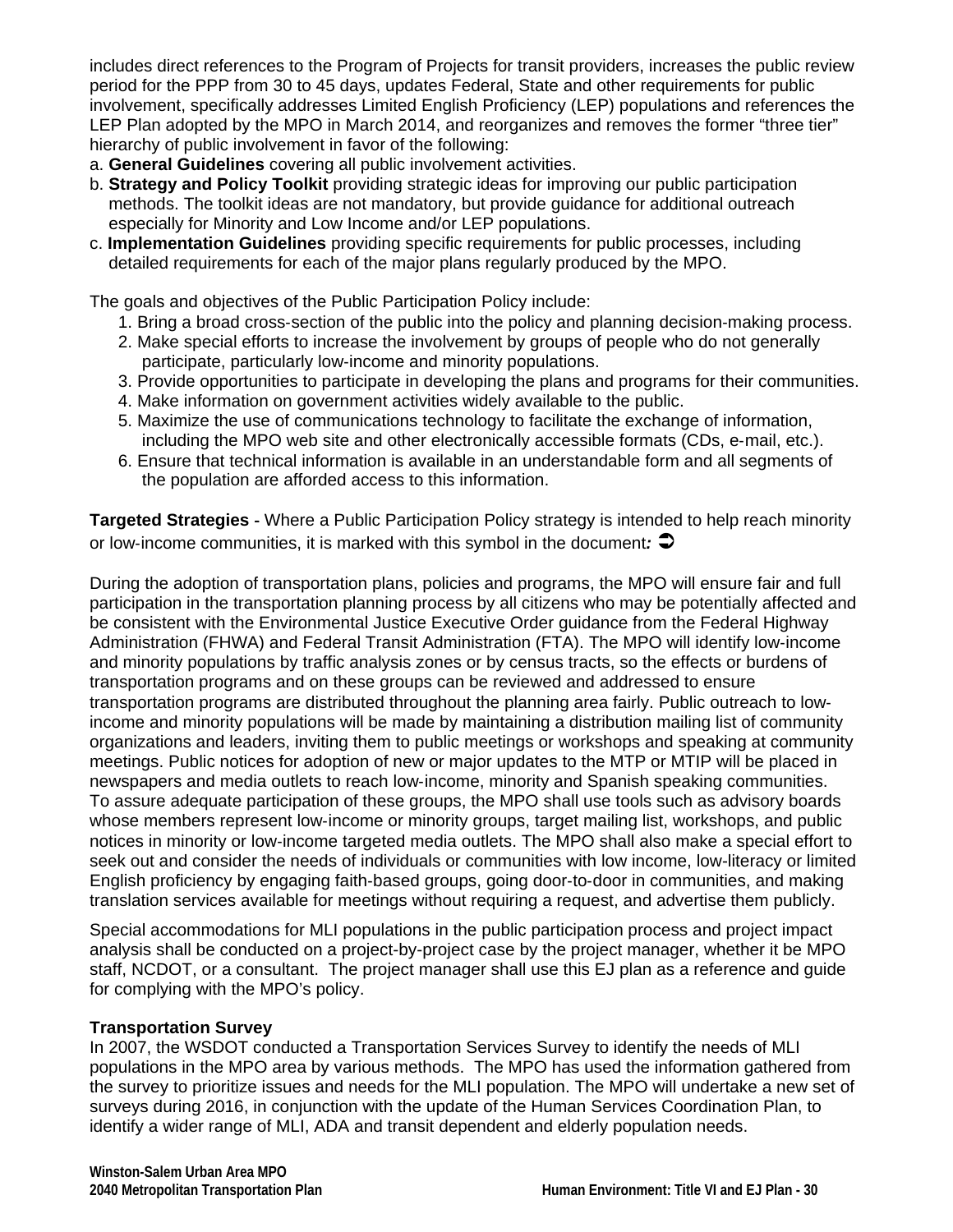# **7.1.7 Limited English Proficiency**

The Winston-Salem MPO has developed a demographic profile of the Limited English Proficiency population needing and/or likely to need to be served. Based on 2008-2012 American Community Survey (ACS) data, 9.2% of the population of the Winston-Salem MPO is foreign born with 47.0% of those entering the MPO after 2000. Using the ACS Data we see the Region of Birth of Foreign Born Population is as follows:

| Europe | 8.8%     | Oceania       | $0.4\%$ |
|--------|----------|---------------|---------|
| Asia   | $17.4\%$ | Latin America | 68.7%   |
| Africa | 3.2%     | North America | 1.5%    |

12.6 % of the population 5 years of age or older in the Winston-Salem MPO speaks a language other than English at home and of that 50.0% speak English less than "very well."

| Spanish                             | $9.6\%$ | Asian & Pacific Island languages         | 1.1%    |
|-------------------------------------|---------|------------------------------------------|---------|
| Speak English less than "very well" | - 5.4%  | Speak English less than "very well"      | $0.4\%$ |
| Indo-European languages             | $1.6\%$ | Other languages                          | 0.3%    |
| Speak English less than "very well" | $0.4\%$ | Speak English less than "very well" 0.0% |         |

The total Hispanic population in the Winston-Salem MPO is 42,790 which is 10.7% of the total MPO population. The combined LEP population is less than 7% of the total population. In 2001, a supplementary survey conducted by the US Census Bureau identified that 33% of Spanish speakers and 22.4% of Asian and Pacific Island language speakers reported that they spoke English "not well" or "not at all." With the limited ability to read, write or speak English they are considered limited English proficient (LEP). To ensure that LEP persons may effectively participate and benefit from federally funded programs, Executive Order 13166 was issued under Title VI by President Clinton in August 2000, requiring recipients of federal funds to provide meaningful access to LEP populations.

In order to comply with Executive Order 13166 and the NCDOT OCR review, the WS MPO conducted a four-factor analysis for the entire MPO planning area and developed an MPO Limited English Proficiency Plan that was adopted in March 2014. The LEP Plan ensures that Implementation Plan for Language Assistance for LEP Persons will 1) Identify LEP individuals who need language assistance; 2) utilize multiple language assistance measures; 3) provide staff training in assisting the Limited English Proficient community; 4) provide adequate and appropriate notice to LEP persons; and 5) monitor and evaluate the WS MPO performance as well as update the LEP Plan on a regular basis. Training measures include an employee incentive program to learn foreign languages and staff diversity training on LEP issues and cultural sensitivity. The plan can be found in the **Appendix.**

## **7.1.8 Future Initiatives**

In a review of current studies and literature on Environmental Justice measures to evaluate benefits and burdens to MLI populations, as well as to mitigate adverse impacts on disadvantaged communities, the Winston-Salem MPO proposes to continue gathering data and analyzing both MLI and non-MLI populations, transportation service equity through travel studies, financial allocation to transportation projects and programs and safety. To develop a clearer picture of the MPO's progress, the following future initiatives:

## **Service Equity**

- Through Socio Economic Travel Demand Model data and zoning permits, the MPO will monitor commercial and employment development in MLI populated areas.
- In conjunction with the development of the Metropolitan Transportation Plan and the fiscally constrained funding program, the MPO will map the per capita investment of transportation infrastructure construction and maintenance dollars by TAZ to determine equity in the distribution of transportation dollars.
- Begin a pilot study to determine how projects, programs, and services benefit or burden (i.e., property values/environmental conditions/travel time/accessibility) the MLI populated areas.